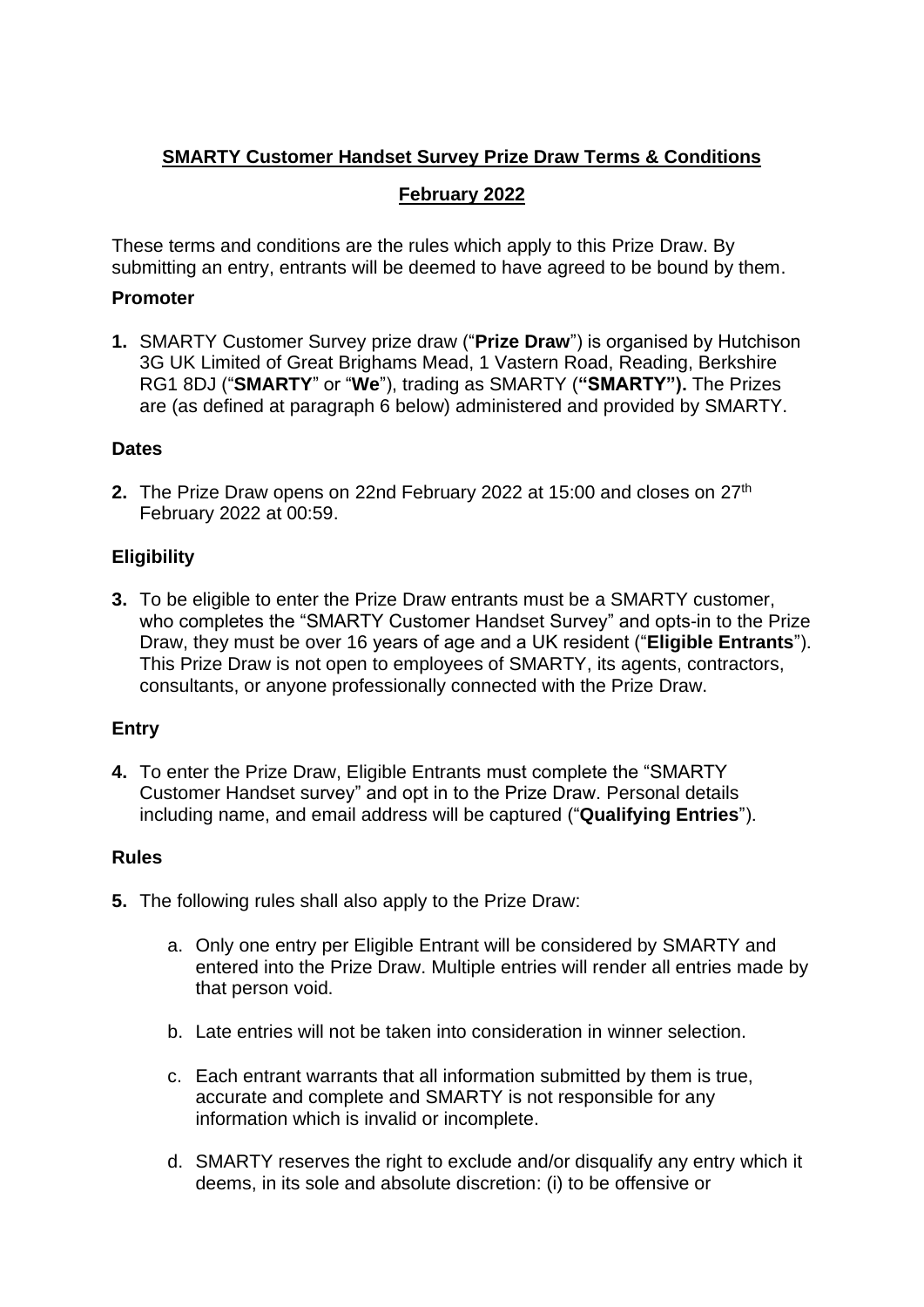inappropriate; (ii) fails to comply with these terms and conditions; and/or (iii) to be contrary to the spirit or intention of the Prize Draw.

## **Prize**

**6.** There will be thirteen separate winners; one will receive a £100 Amazon Voucher, two will receive a £50 Amazon voucher and ten will each receive a £10 Amazon Voucher. Only one Prize per winner will be awarded. Prize allocation remains at SMARTY's sole and absolute discretion.

## **Selection of winners**

**7.** The winners will be randomly selected by a computer process, under independent supervision, from all Qualifying Entries on 28<sup>th</sup> February 2022. The decision will be final and SMARTY will not enter into any correspondence.

#### **Contacting the winners**

**8.** Reasonable efforts will be made by SMARTY to contact the winners of each Prize via email by 2<sup>nd</sup> March 2022. Eligible Entrants should check their junk mail between 1<sup>st</sup> March and 2<sup>nd</sup> March 2022 and SMARTY shall not be responsible in the event a winner does not claim the Prize because they have failed to do so. If the winners of the Prizes cannot be successfully contacted, do not claim the Prizes within 72 hours of notification (by responding to SMARTY), or are unable to comply with these terms and conditions, SMARTY reserves the right to offer the relevant Prizes to another Eligible Entrant (who will be selected in the same manner described in paragraph 7). Failure to respond or failure to meet the eligibility requirements may result in forfeiture of the Prizes.

#### **Redeeming your Prize**

**9.** The winners of the SMARTY Customer Handset Survey Prize Draw may be required to submit additional valid identification before receiving the Prize. Acceptable forms of identification remain at SMARTY's sole and absolute discretion. Each winner warrants that all information submitted by them is true, accurate and complete and SMARTY is not responsible for any information which is invalid or incomplete, including any contact details. SMARTY shall use reasonable endeavours, subject to these terms and conditions, to fulfil the Prize as soon as reasonably possible after the winners have claimed it and confirmed via email.

## **Privacy**

**10.**Any personal data collected by SMARTY in connection with this Prize Draw will be used to administer and fulfil this Prize Draw. Information that entrants supply when entering the Prize Draw will be used only in accordance with SMARTY's Privacy Policy and these terms. Our use of such information will also be subject to our Privacy Notice contained in section 13 of the Terms and Conditions